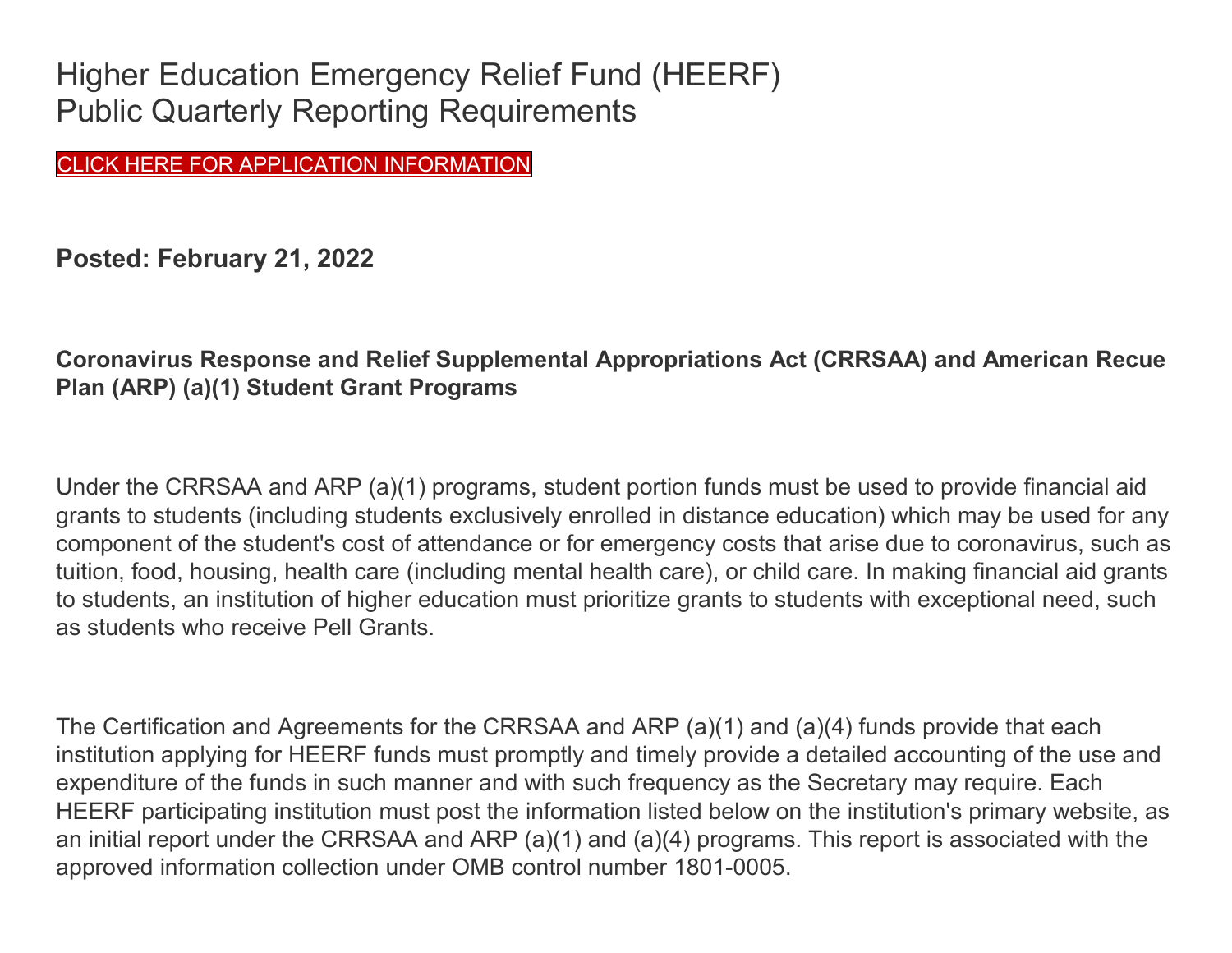The following information must appear in a format and location that is easily accessible to the public. This information must also be updated no later than 10 days after the end of each calendar quarter (September 30, and December 31, March 31, June 30) thereafter, unless the Secretary specifies an alternative method of reporting:

(1) Navarro College acknowledges that the institution signed and returned to the Department the Certification and Agreement and the assurance that the institution has used the applicable amount of funds designated under the CRRSAA and ARP (a)(1) program to provide Emergency Financial Aid Grants to students.

(2) Navarro College has received **\$10,074,069** from the Department pursuant to the institution's Certification and Agreement for Emergency Financial Aid Grants to Students under the CRRSAA and ARP (a)(1) program.

(3) **\$249,014** of Emergency Financial Aid Grants were distributed to students under the CRRSAA and ARP (a)(1) program as of **October 1, 2021 – December 31, 2021**.

(4) For the quarter ending December 31, 2021, a total of **417** students at Navarro College are eligible to receive Emergency Financial Aid Grants to Students under the CRRSAA and ARP (a)(1) program. This is the number of students for whom the institution has received a completed online application for Emergency Financial Aid Grants.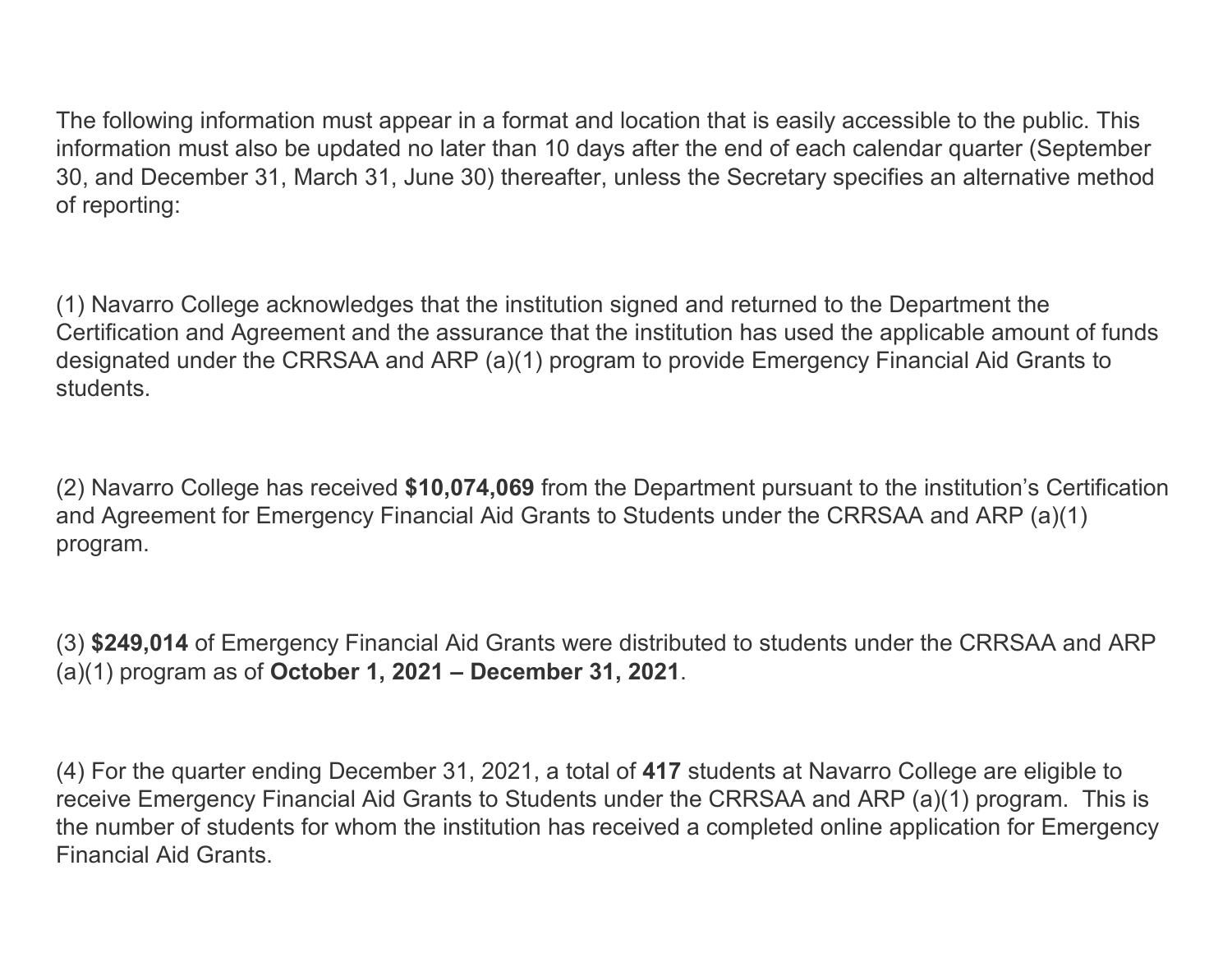(5) For the quarter ending December 31, 2021, **282** students have received an Emergency Financial Aid Grant under the CRRSAA and ARP (a)(1) program.

(6) The method used by Navarro College to determine which students receive Emergency Financial And Grants and how much they would receive under the CRRSAA and ARP (a)(1) program for the quarter ending December 31, 2021 is posted on the Navarro College HEERF website listed as [Student Aid Portion –](https://www.navarrocollege.edu/attachments/crrsa-act/student-aid-portion-september-20-2021.pdf) Posted Date: [September 20, 2021.](https://www.navarrocollege.edu/attachments/crrsa-act/student-aid-portion-september-20-2021.pdf)

(7) Instructions, directions, and guidance provided by Navarro College to students concerning the Emergency Financial Aid Grants is listed below in the Quarterly Public Reporting Requirement for (a) (1) Student Aid Portion section.

# **Updated February 21, 2022 Emergency Financial Aid Grant Overview**

Thanks to funding from the federal government, Navarro College will be able to offer emergency financial aid grants who enroll in Spring 2nd 8-week classes. The College seeks to prioritize emergency financial aid grants to service area students, enrolled in 6 semester credit hours, and who have financial needs related to COVID-19. Criteria for priority students and the application process are listed below for Spring 2022 2<sup>nd</sup> 88week classes.

**SPRING 2022 2nd 8-WEEK ELIGIBILITY (APPLICATION OPENS February 23, 2022)**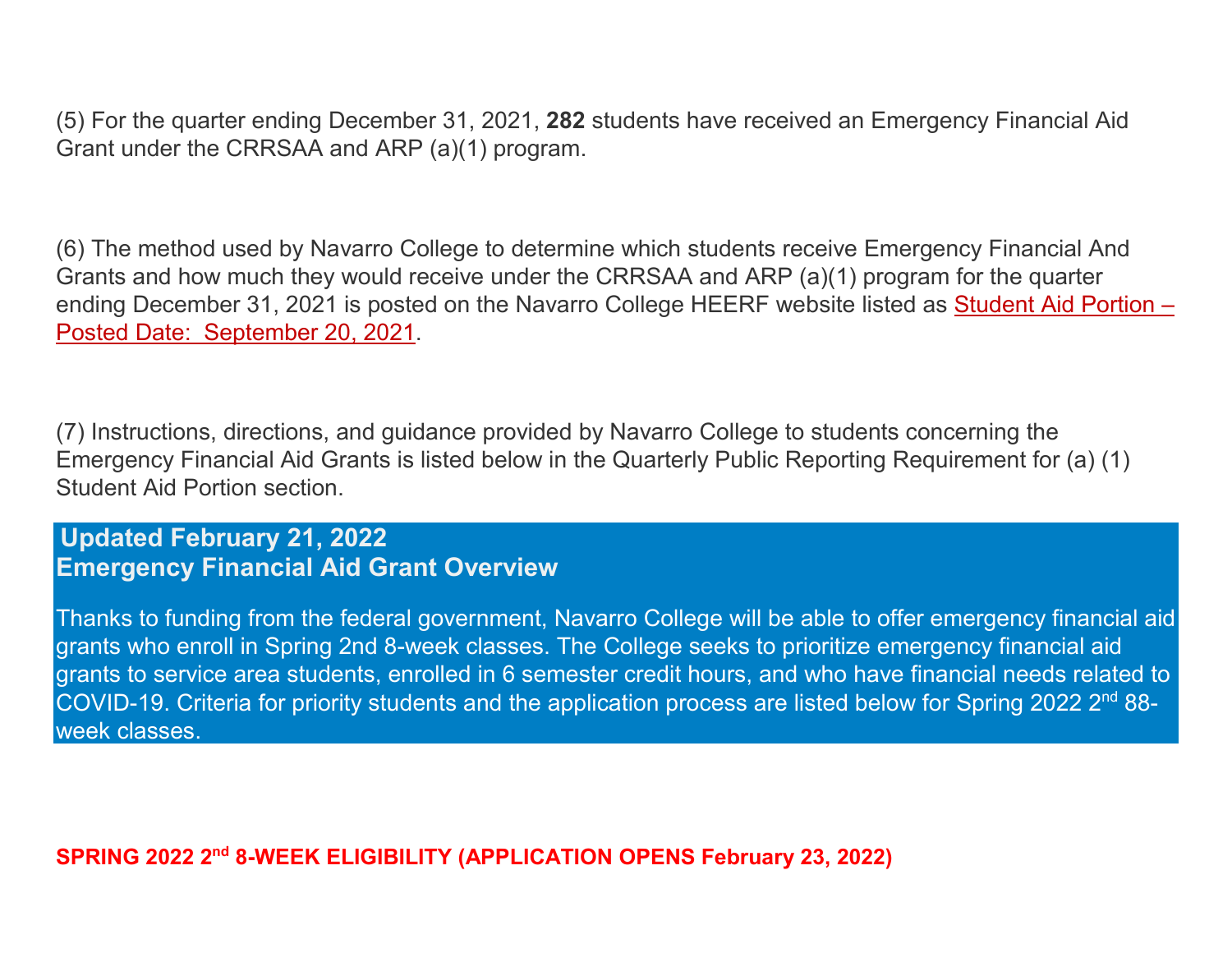### **PRIORITY 1**

- Financial need that arose due to coronavirus and impacted the student's costs of attendance or emergency costs such as tuition, food, housing, health care (including mental health care), or childcare
- Service Area Resident (Navarro, Ellis, Limestone, Freestone, and Leon counties)
- Have not received a Spring 2022 HEERF award (you can only receive once a semester)
- Registered in Spring 2022, 2nd 8-Week term with a minimum of 6 semester credits hours by **March 7, 2022**.
- Must be satisfactorily attending as of disbursement date
- Have a high school credential or equivalent thereof
- Must be in good Satisfactory Academic Progress (SAP) standing according to Financial Aid
- Awards based on the number of priority applicants and funding available

#### **PRIORITY 2**

- Financial need that arose due to coronavirus and impacted the student's costs of attendance or emergency costs such as tuition, food, housing, health care (including mental health care), or childcare
- Have not received a Spring 2022 HEERF award (you can only receive once a semester)
- Registered in Spring 2022, 2nd 8-Week term by **March 7, 2022**.
- Must be satisfactorily attending as of disbursement date
- Awards based on the number of priority applicants and funding available

#### **SPRING 2022 2nd 8-WEEK APPLICATION**

#### Opens: **February 23, 2022**| Closes: **March 2, 2022**

Must be registered in Spring  $2^{nd}$  8-Week class(es) to be eligible: March 7, 2022

Notification of awards posted to student's college email account: March 10-11, 2022

Spring 2022 2<sup>nd</sup> 8-Week Classes Start: Monday, March 21, 2022

Apply to Student Account: March 30, 2022